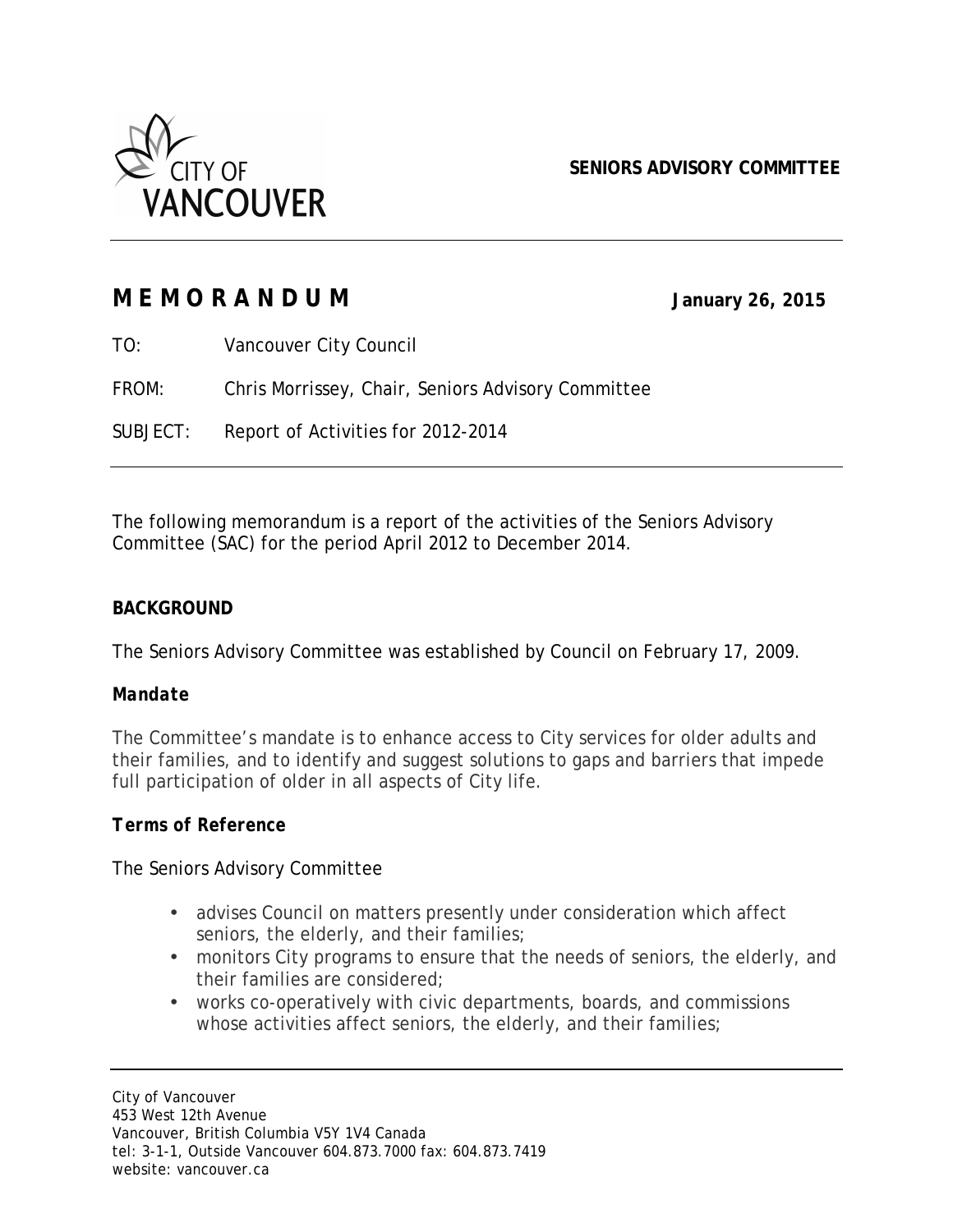- provides advice and information to civic departments, boards, and commissions;
- disseminates information on civic matters affecting seniors, the elderly, and their families;
- encourages and facilitates feedback through existing channels from seniors, the elderly, and their families on civic matters affecting them;
- brings to Council matters identified by it as requiring action by the City;
- deals with any matters which may be referred to the Committee by Council;
- produces an annual work plan with specific objectives by no later than March of each year, in consultation with its Council and staff liaisons, for distribution to Council and civic departments for information; and
- submits an annual report to Council describing its accomplishments for the year, including reference to each objective set out in the work plan and any arising issues to which the Committee has responded.

# *Committee Members and Meeting Dates*

Twelve committee members met 11-12 times per year for regular meetings (four of which were clerked) as well as multiple times per month for subcommittee and adhoc committee meetings. As of term end, committee members were as follows:

- Carroll Thomas Brunker
- Eddy Elmer (Chair of Communications & Outreach Subcommittee)
- Sharon Fenton
- Clemencia Gómez
- Scott Graham
- Alan Herbert
- Flordelis (Dellie) Lidyard
- Colleen McGuinness (Vice-Chair and Chair of Housing Subcommittee)
- Chris Morrissey (Chair)
- Carol Oreck
- Rowena Tate (Chair of Transportation & Mobility Subcommittee)
- Eva Wadolna

### *Committee Liaisons*

- City Council: Councillor Tony Tang
- Park Board: Commissioner Melissa De Genova
- School Board: Trustee Sophia Woo
- Staff: Taryn Scollard, Director of Engineering, Streets Division (2013-2014); Neil Carley, Director of Engineering, Streets Division (2012-2013)
- Vancouver Public Library: Stephanie Kripps, Manager of Outreach Services (2014); Gillian Guilmant-Smith (2013-2014); Pauline Preston (2012)
- Clerk's Office: Lori Isfeld and Nicole Ludwig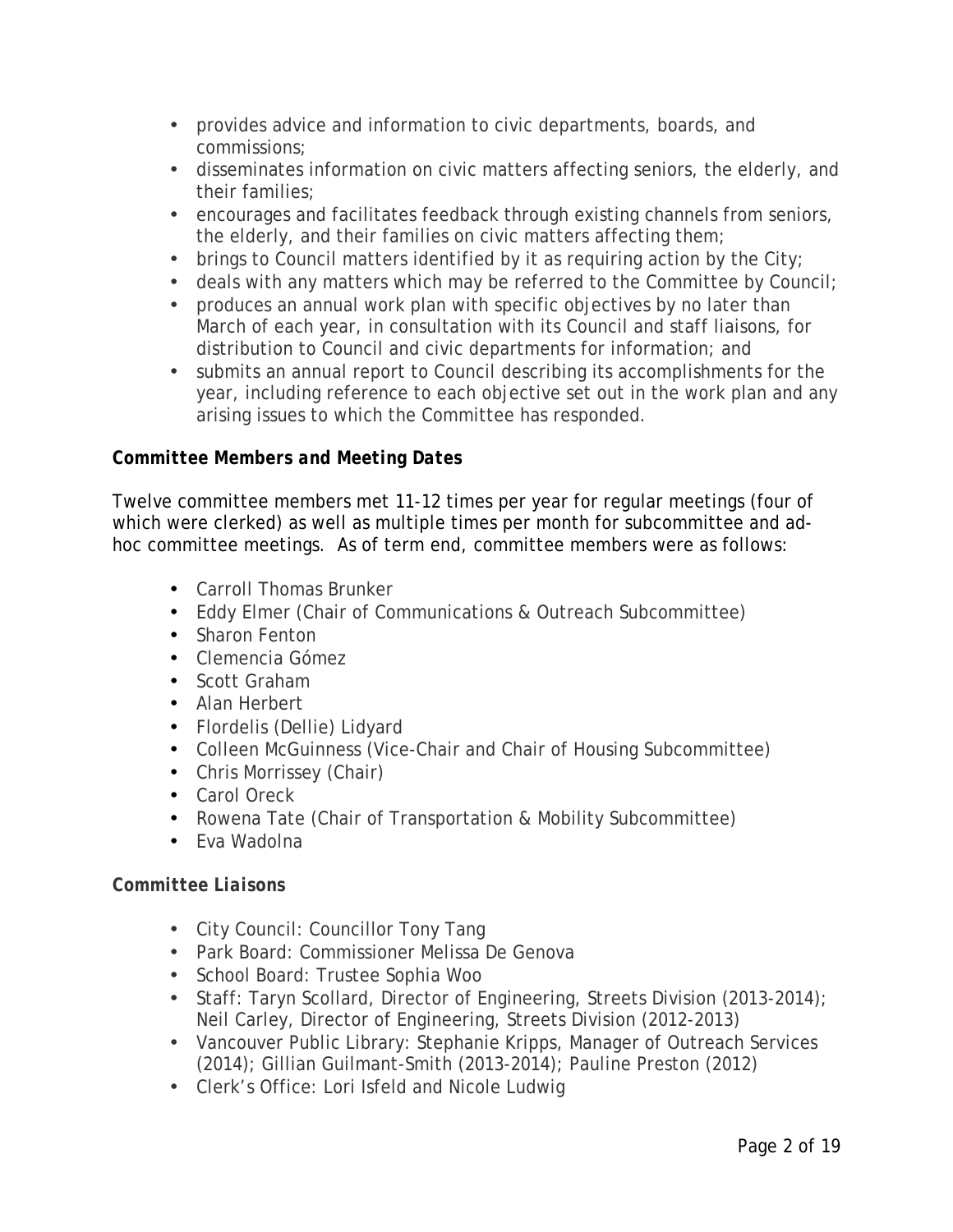# **GOALS**

The Committee's overarching goal for the term was to assist the City of Vancouver in becoming an official "Age-friendly Community" as defined by the Province of British Columbia, and a "Global Age-friendly City" as defined by the World Health Organization (WHO).

The Province defines an Age-friendly Community (http://gov.bc.ca/agefriendly) as one in which

- older adults are supported to age actively, enjoy good health, and remain independent and involved in their communities;
- people of all ages and abilities benefit from safer, barrier-free buildings and streets, better access to local businesses and facilities, and more green spaces;
- businesses benefit from the increased support and spending power of older customers, and are better able to support older workers; and
- everyone benefits from the increased participation of older adults in community life.

According to the World Health Organization, an Age-friendly City "encourages active aging by optimizing opportunities for health, participation and security in order to enhance quality of life as people age. In practical terms, an age-friendly city adapts its structures and services to be accessible to, and inclusive of, older people with varying needs and capacities" (World Health Organization, *Global Age-friendly Cities: A Guide* http://www.who.int/ageing/publications/age\_friendly\_cities\_guide/en/).

The WHO specifies eight broad domains that must be addressed by cities aspiring to become age-friendly:

- the built environment
- transportation
- housing
- social participation
- civic participation and employment
- respect and social inclusion
- communication
- community support and health services

The WHO also provides a checklist of specific features of an age-friendly city: http://www.who.int/ageing/publications/Age\_friendly\_cities\_checklist.pdf

### *Age-Friendly Action Plan*

In its efforts to become age-friendly as per the descriptions above, the City of Vancouver has worked closely with the Seniors Advisory Committee to create and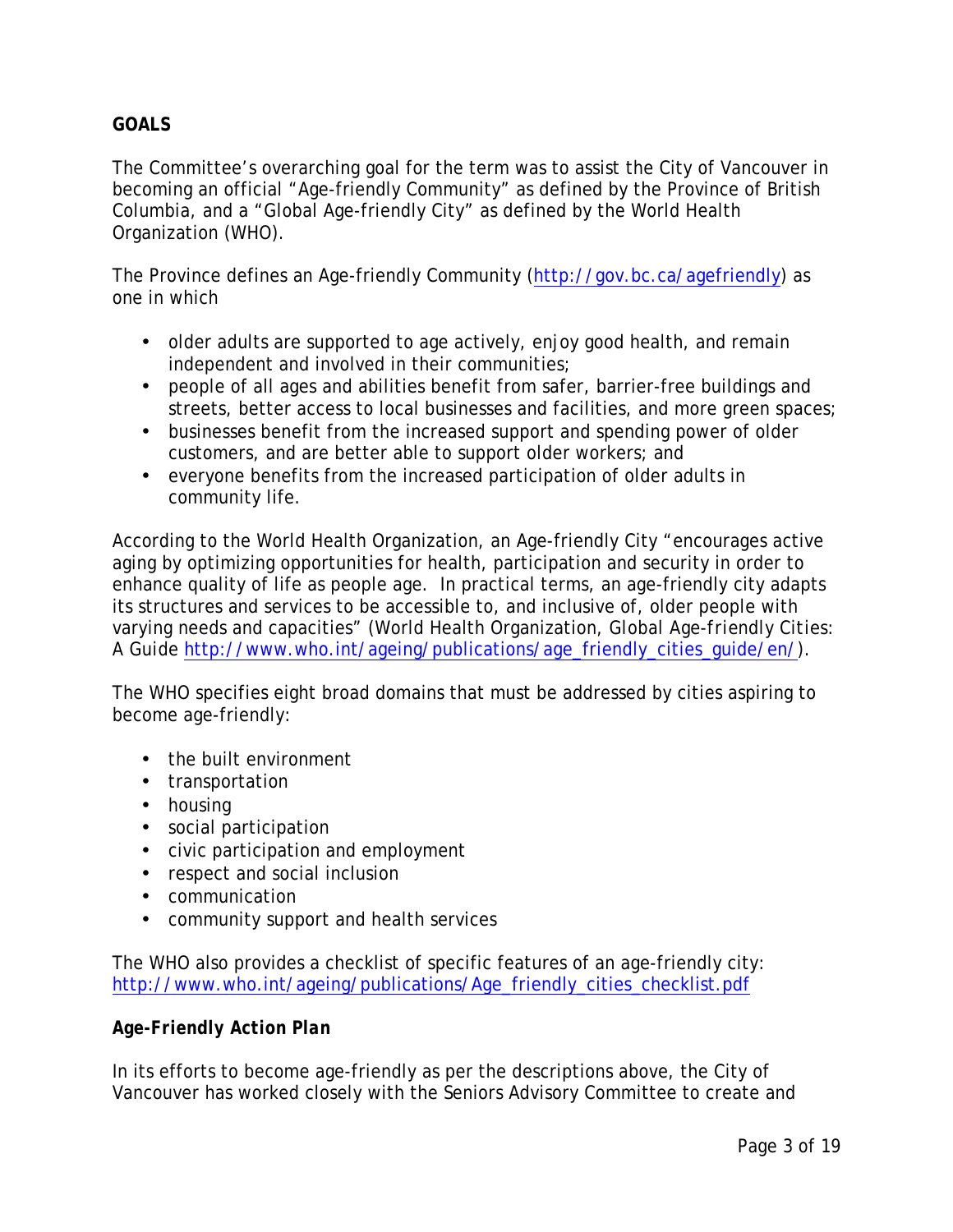implement an *Age-friendly Action Plan* for 2013-2015 (http://vancouver.ca/peopleprograms/age-friendly-action-plan.aspx). These 60 action items in the plan were based on feedback from the Seniors' Dialogues Project, which involved consultations with 400+ older adults, caregivers, and senior-serving organizations in Vancouver. The Action Plan is consistent with two of the guiding principles of Vancouver's overall Healthy City Strategy: improving health and well-being for everyone, and addressing health-related inequities.

Council approved the Action Plan at its June 26, 2013 meeting. On July 28, 2014, the Province approved the City's application to become an official BC Age-friendly Community; this approval committed the City to its Age-friendly Action Plan and its goal to "improve facilities and services for seniors from fully independent older adults…to those who are more vulnerable and need additional support." It is hoped that the next Seniors Advisory Committee will work with the City to develop and implement the strategies and programs to address the 8 WHO domains and make a formal application for Global Age-friendly City status from the World Health Organization.

In order to address and implement specific steps from the Age-friendly Action Plan, the Committee formed three subcommittees, which conducted the bulk of the Committee's work.

- Housing
- Transportation & Mobility
- Communications & Outreach

A brief summary of the goals and accomplishments of each subcommittee is presented below.

### **GUEST PRESENTERS**

Over the past term, the Committee invited numerous guests to attend meetings to provide background information about various issues in the Age-friendly Action Plan. City staff as well as representatives from various senior-serving businesses and organizations also attended our meetings to solicit feedback from us about ways to make their proposed services, developments, or initiatives more age-friendly. All guests are listed in Appendix A.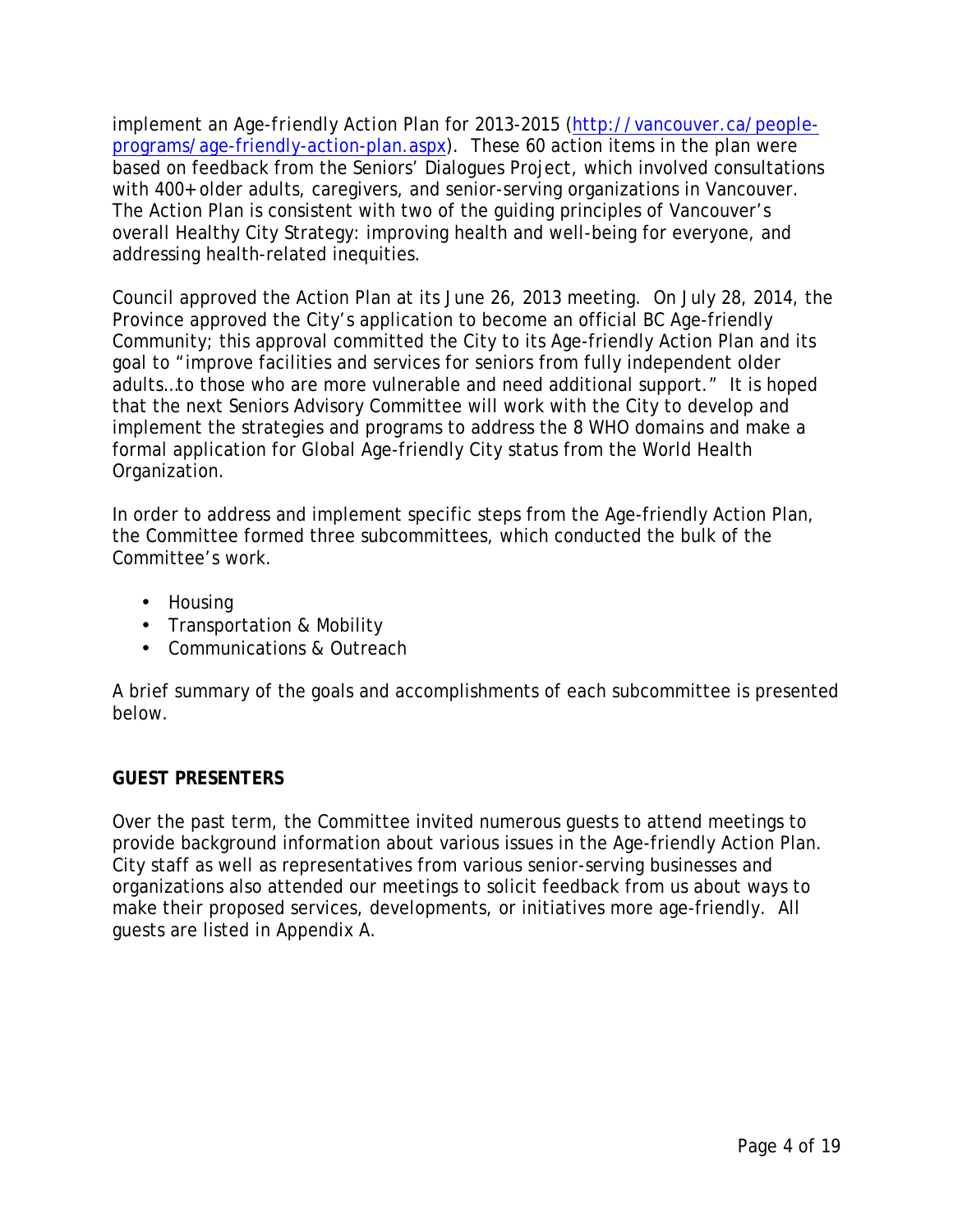# **SUMMARY OF ACCOMPLISHMENTS**

Following is a brief summary of the many projects undertaken by the three subcommittees. Full details are in Appendices B, C, and D. Information about more general matters dealt with by the Committee as a whole can be found in the minutes and unofficial notes posted on our website: www.vancouverseniorsadvisory.ca

### *Housing Subcommittee*

- Worked with the City to add new accessibility and adaptability provisions to the Building By-law in order to promote aging-in-place
- Researched best practices for residential care, particularly concerning the redevelopment of the Pearson-Dogwood lands and the re-zoning of Casa Mia
- Worked with Council to increase the number of social housing units in the new Dogwood Lodge designated for low-income older adults
- Reviewed alternative policies and practices regarding seniors in social housing
- Wrote a motion, passed by Council and UBCM, asking the Province to increase the Shelter Aid for Elderly Renters subsidy; the Province increased it by \$34/month

### *Transportation & Mobility*

- Convinced the City to increase crossing signal times and install more countdown timers
- Joined with other stakeholders to persuade TransLink to reinstate TaxiSavers program
- Provided input into TransLink's Custom Service (HandyDART) Review, resulting in a \$1 million commitment to fund 30,000+ taxi trips for mobility-impaired adults, as well as a reversal of proposed onerous changes to the HandyDART application process
- Input into the *Ask-Listen-Act* manual and video introduced as part of a new program to train all Vancouver taxi drivers to better assist older and disabled adults
- Wrote a motion, supported by the Women's and LGBTQ Advisory Committees, and later passed by Council, to explore options for street lighting improvements; staff report is pending, but replacement time for burnt-out lights has been reduced from 21 to 7 days
- Persuaded the City to the importance of addressing seniors' needs in the Point Grey Road-Cornwall Avenue Corridor Active Transportation Project

### *Communications & Outreach*

- Held community outreach meetings to solicit feedback from seniors about aging issues
- Attended community events to promote the SAC and provide input on seniors' issues
- Attended official meetings (e.g., National Seniors' Council Roundtable on Social Isolation) and academic conferences
- Worked on proclamations for BC Seniors' Week and organized a large National Seniors' Day fair at the central branch of the Vancouver Public Library
- Enhanced public engagement with the Committee by creating print materials, a website (www.vancouverseniorsadvisory.ca), and a presence on Facebook and Twitter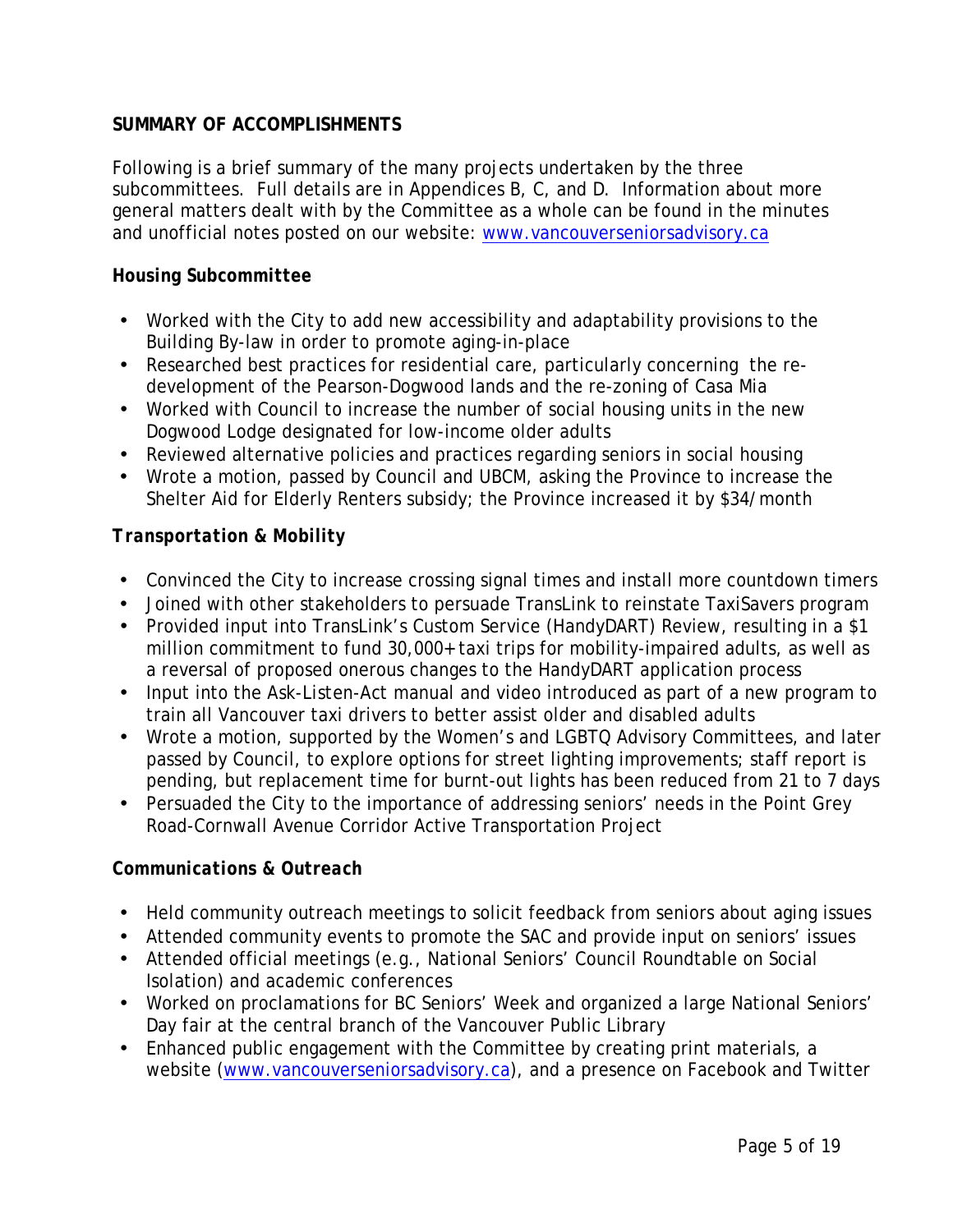# **FUTURE DIRECTIONS**

We recommend that the next Committee continue work towards achieving agefriendly status as defined by the Province of British Columbia and the World Health Organization. We recommend that this work be carried out by the continuation of the following subcommittees, with specific goals as listed below. Given the large amount of work undertaken, we also recommend that community volunteers be actively recruited to join each of the subcommittees.

### *Housing Subcommittee*

- Continue providing input regarding aspects of the Pearson-Dogwood re-development that may affect older adults
- Continue collaboration with Persons with Disabilities Advisory Committee to ensure "visitability" of all new builds, including follow-up with the appropriate City officials
- Continue monitoring re-development of Casa Mia as a residential care facility
- Liaise proactively with the Planning Department so that the Subcommittee can review, at the earliest possible stages of development, all new projects affecting older adults
- Work with the appropriate City departments to develop criteria for assessing all proposals for seniors-designated housing to ensure they meet eligibility for any pertinent concessions

### *Transportation & Mobility Subcommittee*

- Liaise with the appropriate departments/agencies so that the Subcommittee can ensure seniors' needs are reflected in all City streets and transportation plans
- Continue working with appropriate City departments regarding pedestrian safety, including street lighting motion and interface of pedestrians with cyclists and drivers
- Continue input into the Point Grey Road-Cornwall Avenue Corridor Active Transportation Project
- Continue working to ensure that public transit is both accessible and affordable
- Continue participation in TransLink's Custom Transit (HandyDART) Service Review
- Urge TransLink to hold Compass Card information sessions specifically for seniors
- Continue SAC representation on the City's Transportation Plan Stakeholder Advisory Group and other groups that may be relevant to older adults
- Work with the City to promote greater neighbourhood "walkability"
- Continue participating in City Streets Manual revisions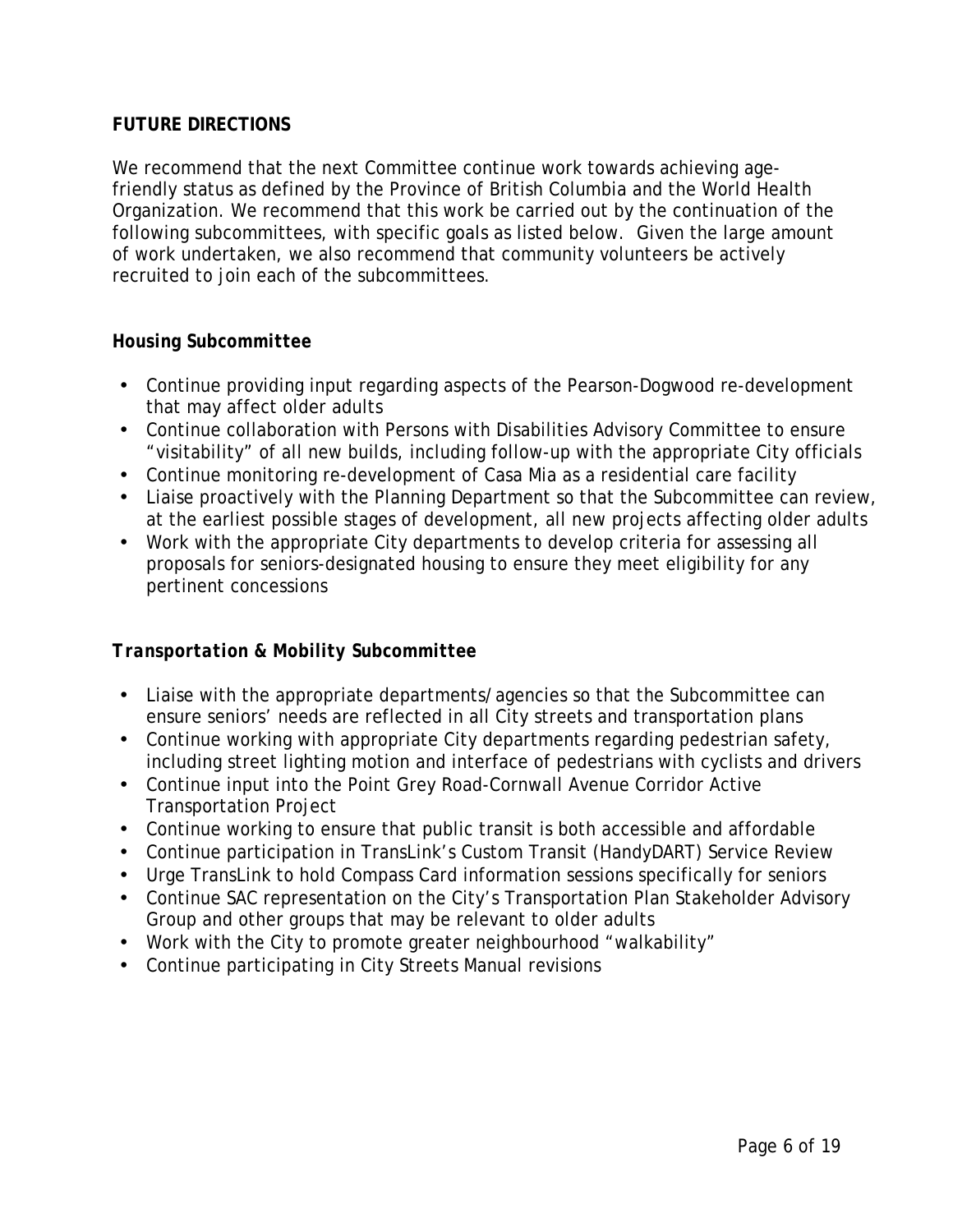# *Communications & Outreach Subcommittee*

- Hold more community outreach meetings throughout the city
- Develop new methods to solicit feedback from hard-to-reach seniors, including socially isolated seniors and those of different ethnicities
- Connect with additional seniors' organizations to promote the Committee and the City's senior's related policies and initiatives
- Collaborate with the research community to gather evidence-based data needed to implement and evaluate the Age-friendly Action Plan and to seek WHO designation as a Global Age-friendly City
- Attend more academic conferences and promote the SAC's work there
- Collaborate with other civic committees on issues of mutual interest
- Print more brochures and distribute more widely
- update website (www.vancouverseniorsadvisory.ca) with more relevant information about seniors' programs; build bigger Facebook and Twitter audiences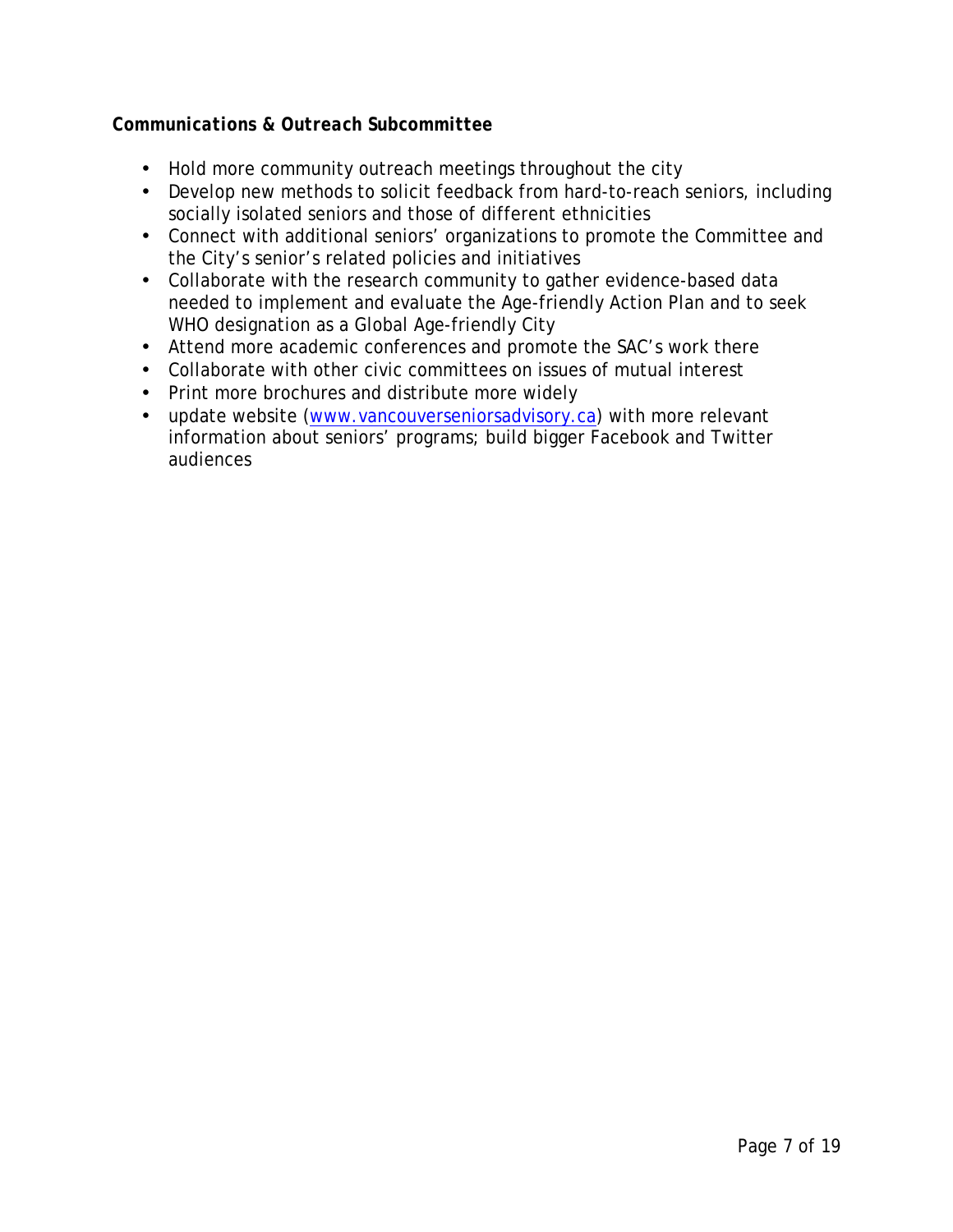# **APPENDIX A**

# **LIST OF GUEST PRESENTERS (IN ORDER OF APPEARANCE)**

| Presenter(s)                                                                                                                                                 | Subject                                                                |  |
|--------------------------------------------------------------------------------------------------------------------------------------------------------------|------------------------------------------------------------------------|--|
| Sarah Lusina-Furst and Calista Haggis,<br>Centre for Hip Health and Mobility, UBC                                                                            | Research on seniors' mobility programs                                 |  |
| Grant Miller, City Planner<br>Stuart Howard, Architect<br>Maureen McIntosh, The Care Group                                                                   | Point Grey Hospital expansion                                          |  |
| Abi Bond, Affordable Housing Task Force                                                                                                                      | Affordable Housing Task Force report                                   |  |
| Douglas Scott, Engineering Services                                                                                                                          | Comox-Helmcken Greenway                                                |  |
| Gloria Levi, Integrated Care                                                                                                                                 | Integrative Care model                                                 |  |
| Representatives from Oakridge Seniors'<br>Centre                                                                                                             | Seniors' centre design in proposed<br>Oakridge Centre re-development   |  |
| Elsie Dean and Linda Forsythe, 411 Seniors<br>Centre Society                                                                                                 | Design and funding of a new facility for<br>411 Seniors Centre Society |  |
| Murray Wightman, Engineering                                                                                                                                 | Sidewalk encroachment                                                  |  |
| <b>Councillor Geoff Meggs</b>                                                                                                                                | Affordable Housing Task Force report                                   |  |
| Stephen Dang, Social Policy                                                                                                                                  | Age-friendly Action Plan                                               |  |
| Graham Winterbottom, City Planner<br>Jennifer Heppner, DIALOG Design                                                                                         | Pearson-Dogwood lands re-development                                   |  |
| Brian Gold, Engineering Services<br>Gerry Dobrovolny, Engineering Services<br>Dale Bracewell, Engineering Services<br>Sophie Djordjevic, Brock House Society | Point Grey Road - Cornwall Avenue<br>Corridor                          |  |
| David Rawsthorne, Engineering Services<br>David Koybe, Engineering Services                                                                                  | Point Grey Road - Cornwall Avenue<br>Corridor                          |  |
| Milinda Schulz                                                                                                                                               | Better at Home program                                                 |  |
| Winston Chow, Engineering Services<br>Alina Cheng, Engineering Services                                                                                      | Pedestrian safety                                                      |  |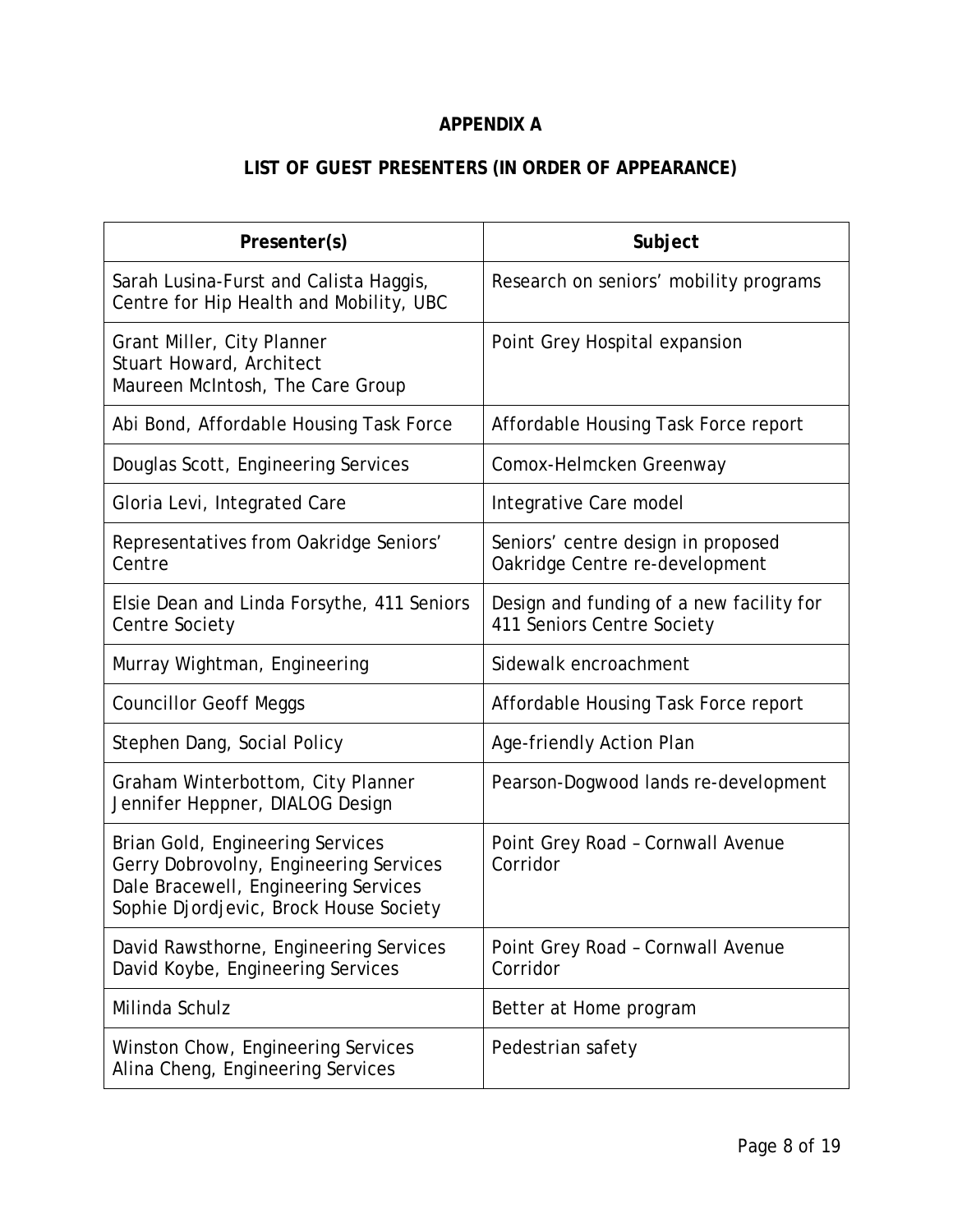| Presenter(s)                                                                     | Subject                                                         |  |
|----------------------------------------------------------------------------------|-----------------------------------------------------------------|--|
| Constable Heather Brown, VPD                                                     | Event to teach seniors scooter safety                           |  |
| Steven Dang, Social Planning                                                     | Age-friendly Action Plan update                                 |  |
| Brian Jackson, General Manager, Planning<br>and Development Services             | <b>Building By-law revisions</b>                                |  |
| Judy Graves, City of Vancouver<br>homelessness advocate (2005-2014)              | Advice on improving seniors' housing                            |  |
| Gillian Guilmant-Smith, VPL                                                      | VPL Strategic Plan, 2013-2015                                   |  |
| Barbara Kirby, BC Association of<br><b>Community Response Networks</b>           | Role of BC Community Response<br><b>Networks</b>                |  |
| Stef Schiedon, Lower Mainland Facilities<br>Management, Vancouver Coastal Health | Pearson-Dogwood re-development<br>update                        |  |
| Peter Marriott, Social Policy                                                    | Seniors Fact Sheet review                                       |  |
| Dwayne Drobot, Planning and Development                                          | Oakridge Centre re-development update                           |  |
| Zeng Yao, City Planner<br>Jack Clerkson, Consultant                              | Beulah Gardens development                                      |  |
| Grant Miller, City Planner                                                       | Casa Mia re-development                                         |  |
| Phillip Waddell, West End Seniors Network                                        | Role of West End Seniors' Network                               |  |
| Matt Human, Sara Chung and Marilee<br>Ashworth, TransLink                        | Implementation and use of Compass Card<br>system                |  |
| Kara-Leigh Block, Senior Services Society<br>Sandra Gebhardt, 411 Seniors Centre | United Way cuts to funding for social<br>isolation programs     |  |
| Brent Dozzi, Engineering Services                                                | Rupert Street curb-cut                                          |  |
| Carol Ann Young, Social Policy                                                   | Age-friendly Action Plan update                                 |  |
| Michael Geller, Architect                                                        | Affordable housing options for seniors                          |  |
| Dan Garrison, Vancouver Housing Planner                                          | Seniors' housing update                                         |  |
| Stephanie Kripps, Alex Youngberg, VPL                                            | National Seniors' Day programming                               |  |
| Carol Ann Young, Social Policy                                                   | Age-friendly Action Plan and Healthy City<br>Initiative updates |  |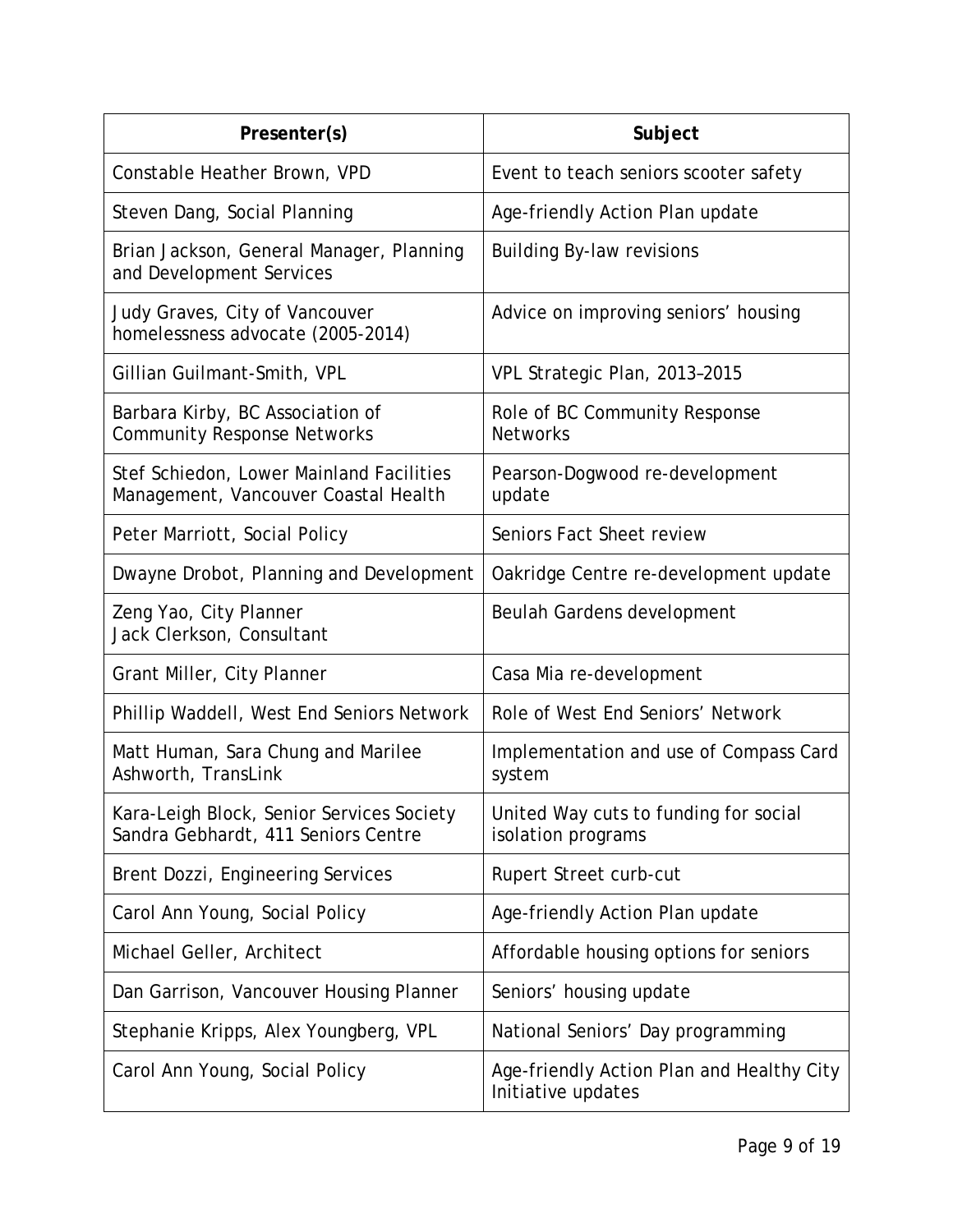# **APPENDIX B**

# **HOUSING SUBCOMMITTEE REPORT OF ACTIVITIES**

#### **MEMBERSHIP**

Dellie Lidyard, Chris Morrissey, Colleen McGuinness (Chair)

### **PRIORITIES**

The Subcommittee studies and makes recommendations regarding affordable, suitable, and accessible housing for older adults.

### **ACCOMPLISHMENTS**

**1. Building By-law Changes**

Dellie Lidyard and Jill Weiss conducted an exhaustive scoping review of research on the housing accessibility and adaptability. This review informed the subcommittee's recommendations for adding accessibility and adaptability provisions to the Building By-law in order to promote aging-in-place. We are pleased that Council has approved these changes.

### **2. Residential Care at Pearson-Dogwood and Casa Mia**

The Pearson-Dogwood re-development and rezoning of Casa Mia presented key opportunities to research best practices for residential design and care. Our research concluded that ideal models were the Green House Project® and Small House & Neighbourhood models.

#### *Pearson-Dogwood*

Subcommittee members met with Mary Ackenhausen (Chief Operating Officer of Vancouver Coastal Health), Bob Chapman (Director of Residential Care for Vancouver Coastal Health), and Barb Stackhouse (consultant for Vancouver Coastal Health) to recommend implementation of the Small House and Neighbourhood model<sup>1</sup> at Pearson-Dogwood. Subcommittee members also participated in a joint committee with Dogwood residents' family members to solicit their input on the design process.

<sup>&</sup>lt;sup>1</sup> This model, which is very similar to the Green House Project®, was favoured because it did not require official registration with the model's developer.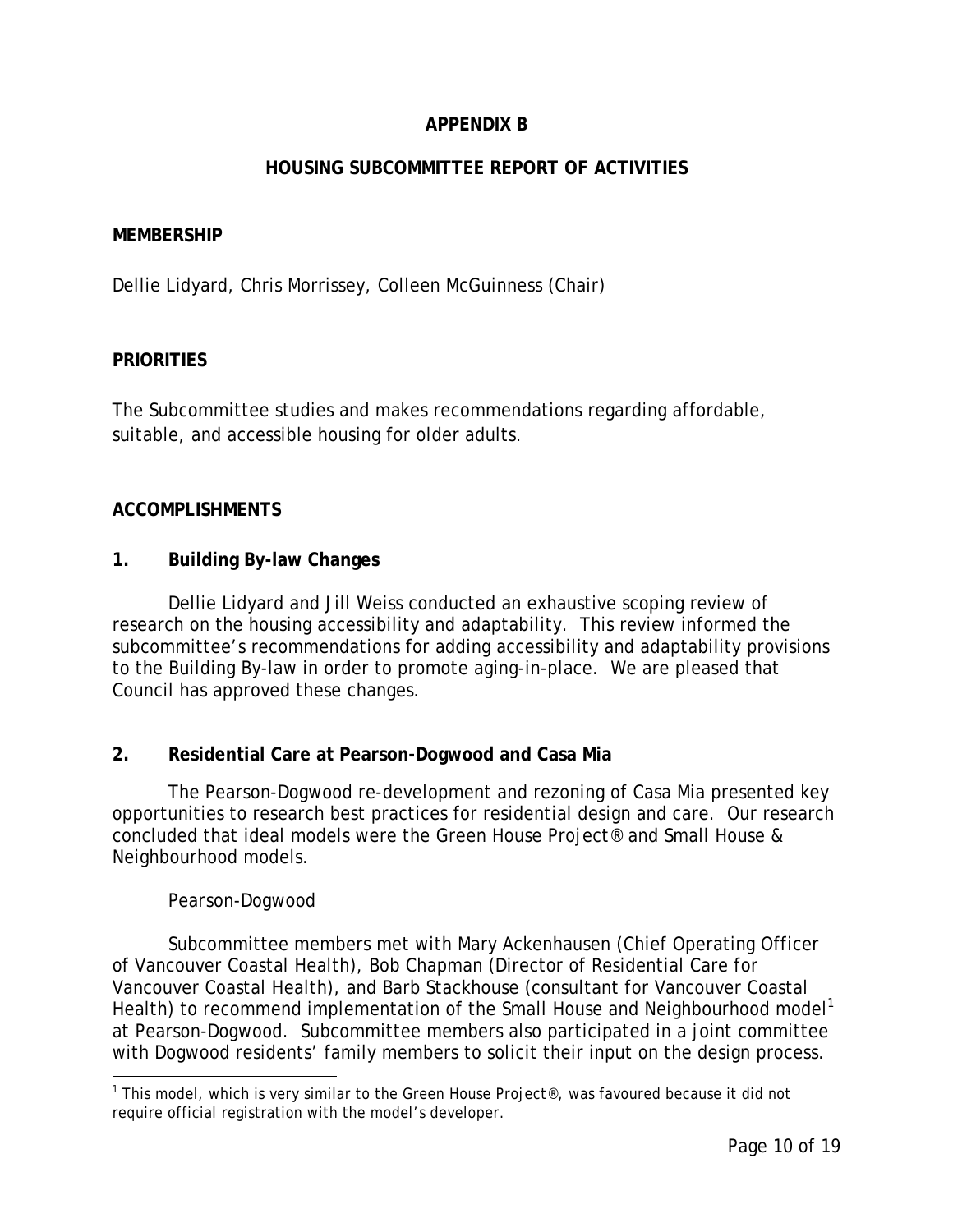#### *Casa Mia*

The Subcommittee indicated to Council our position that Casa Mia is not an ideal location for a residential care facility because the mansion's design precludes the implementation of the Small House and Neighbourhood model. We reiterated our position that the City should only support new care facility developments that implement current best practices. We also reminded Council that although there is an immediate need to provide housing for the increasing number of older adults in Vancouver, newly-built facilities should be adaptable for alternate use when no longer needed specifically for older adults.

Our additional concerns were that the location is difficult to access by car and public transit, presenting barriers to visitors and employees, and that public use of the mansion could become constrained if it is also designated as a heritage building.

### **3. Affordable Housing**

#### *Pearson-Dogwood*

We worked with Council to increase the number of social housing units in the new Dogwood Lodge and to designate a number of units for low-income older adults.

#### *SAFER Subsidy Increase*

We passed a motion calling on Council to ask the Province to increase the subsidy for the Shelter Aid for Elderly Renters program (SAFER) program. The request was made in response to the growing gap between low-income seniors' monthly rent and their SAFER subsidy. Council unanimously passed the motion on March 12, 2014, which was subsequently endorsed by the Lower Mainland Local Government Association and the Union of British Columbia Municipalities (UBCM). The Province responded to the request and increased the subsidy by \$34 per month (average amount per senior). The increase was lower than we would have liked, but we were nonetheless pleased that the Province responded to our request.

#### *Oakridge Centre Re-development*

Subcommittee chair Colleen McGuiness spoke at a meeting of the Planning, Transportation, and Environment Standing Committee to express concern about the proposed location of the seniors' centre above the ground floor (which poses challenges for mobility-impaired older adults), as well as the inclusion of SAFERsubsidized living units as part of the affordable housing mix even though it is unclear that SAFER will continue to provide such subsidies in the future.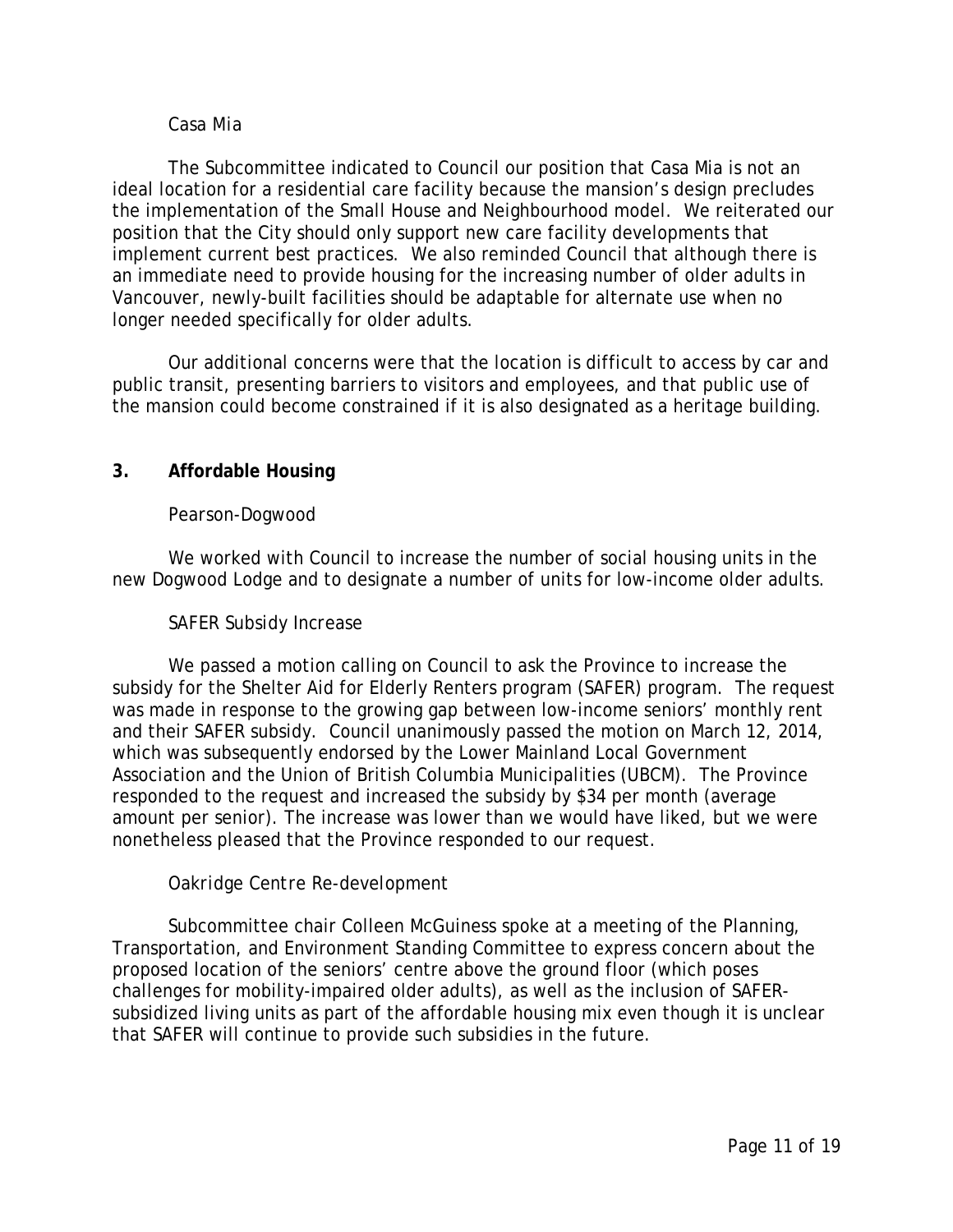## **4. Social Housing Conditions**

The Subcommittee heard from community members regarding the challenges faced by older adults living in social housing. While the Subcommittee understands that drug addiction and mental health issues are disabilities, and that some older adults also experience these issues, we feel that co-housing these vulnerable populations can pose safety risks for many older adults. The Subcommittee has begun discussions to consider alternative policies and practices in this regard.

## **5. Definition of "Seniors Housing"**

As a result of development proposals seeking approval as seniors housing, the Subcommittee discussed the need for a clear definition/description of what constitutes "seniors housing." The Subcommittee also expressed concern that development proposals do not come to the Subcommittee early enough in the development process to receive sufficient input by its members.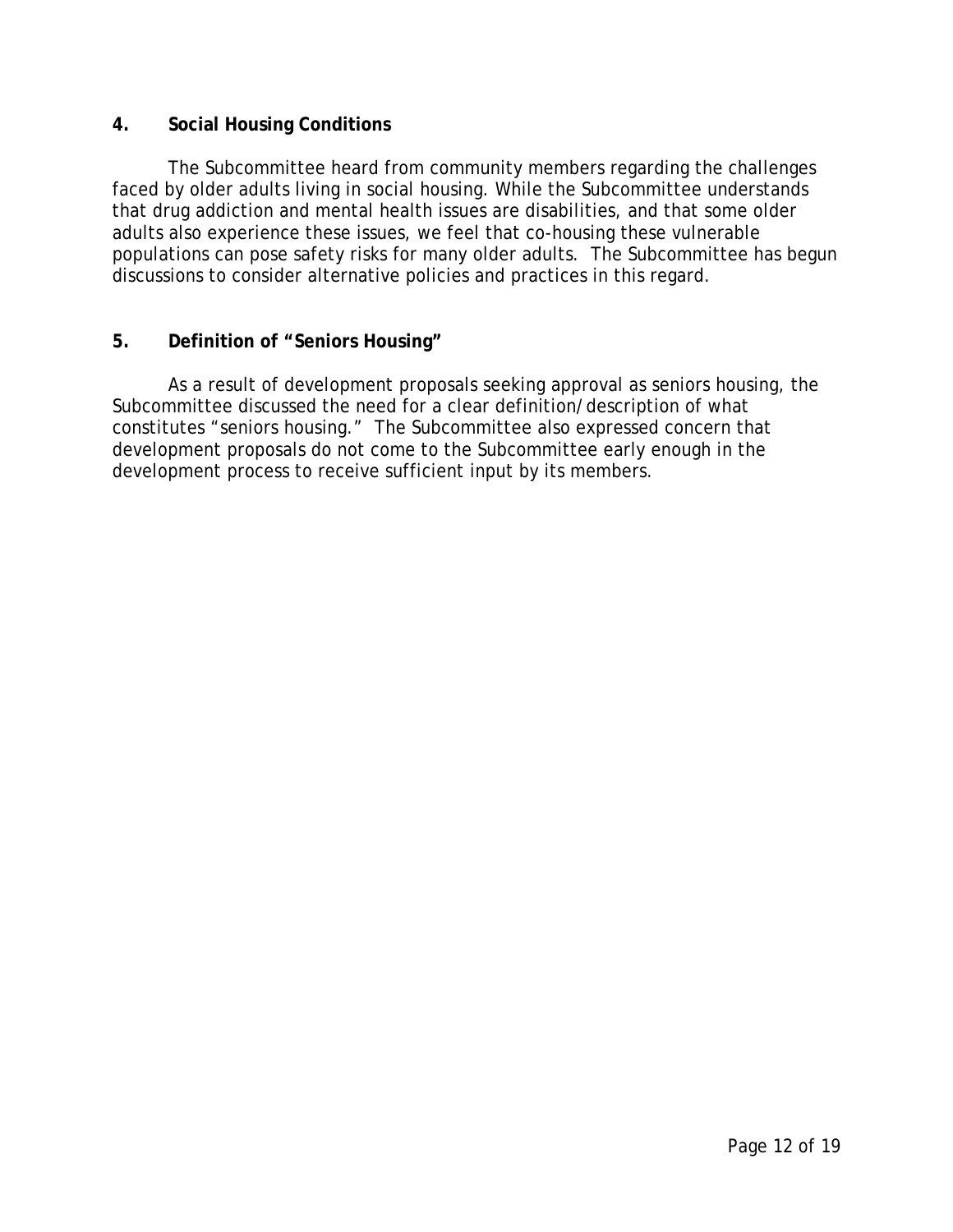# **APPENDIX C**

## **TRANSPORTATION & MOBILITY SUBCOMMITTEE**

## **REPORT OF ACTIVITIES**

#### **MEMBERS**

Thomas Brunker (2012), Dellie Lidyard, Carol Oreck (Vice-Chair), Rowena Tate (Chair), Eva Wadolna, Jill Weiss (Persons with Disabilities Advisory Committee)

#### **PRIORITIES**

This Subcommittee addresses affordable and accessible transportation, including public transit, as well as other issues affecting seniors' mobility. Priorities for the term were identified as:

- Safety of pedestrians and transit users
- Improvements to TransLink's Custom Transport Service (HandyDart)
- Inclusion of seniors' interests at all stages of City transit and streets projects

### **ACCOMPLISHMENTS**

**1. Pedestrian Safety**

*Safety at Street Intersections*

As a result of our motion regarding pedestrian safety at the intersection of Cambie Street and West Broadway that was passed by Council on November 2012, adjustments were made to the crosswalk signals to give pedestrians more time to cross Cambie Street at Broadway. Pedestrian countdown timers were also installed at this intersection to help pedestrians know how much time remains to cross the street.

We are pleased to report that the City has also been participating in a national study to review the optimal timing of crosswalk lights. As a result, staff have learned that the current timing is too fast for older adults and have therefore begun increasing crossing times as well as installing additional countdown timers at key intersections throughout the city.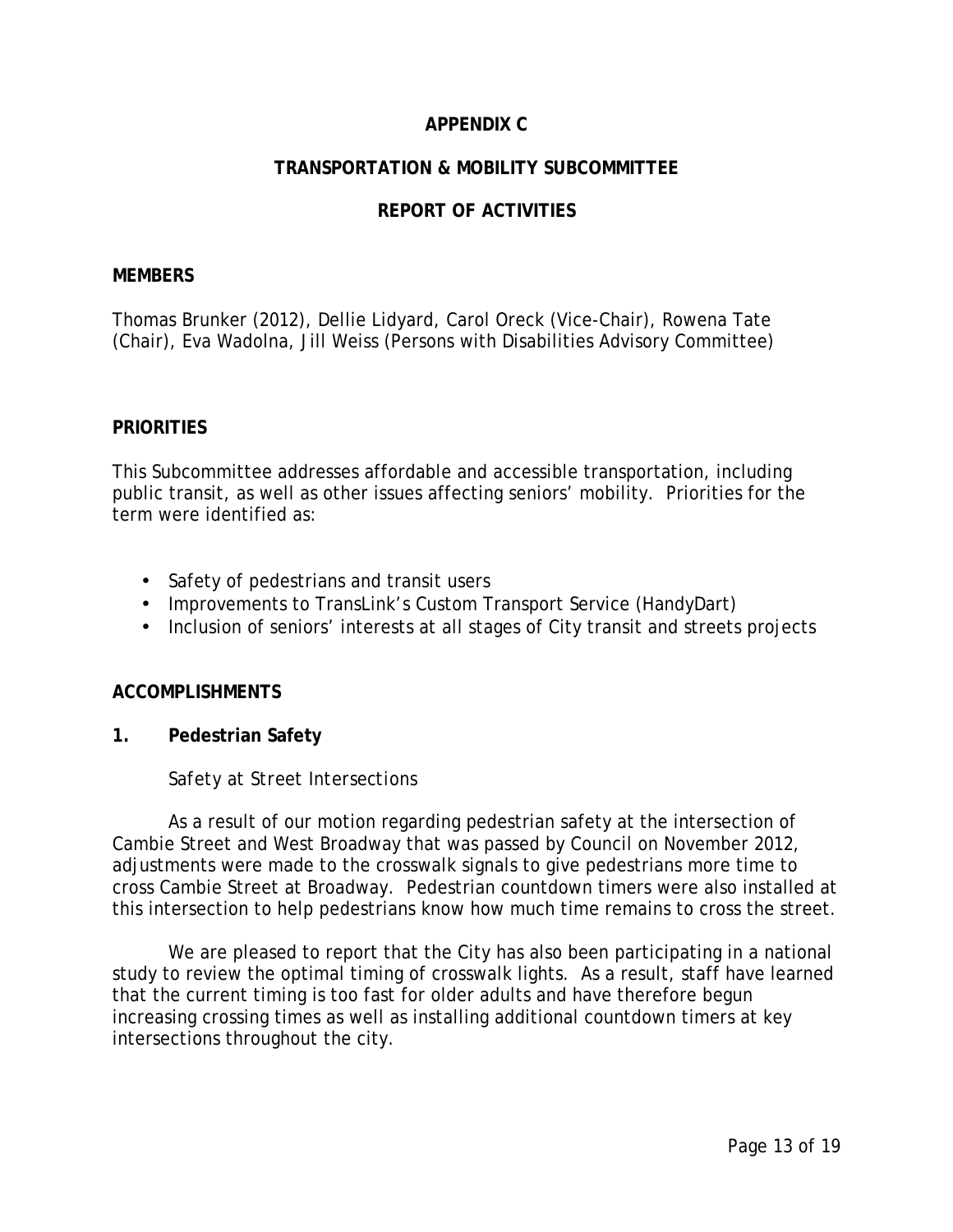### *Safety on Sidewalks and the Seawall*

As a result of a November 2012 pedestrian fatality caused by a cyclist on the Seawall, the SAC passed our Subcommittee's motion to request that the City take both immediate and long-term measures to protect the safety of all pedestrians, especially vulnerable seniors, at the interface between pedestrians and others (e.g. cyclists, skateboarders, etc.) on both sidewalks and the Seawall. This motion, which did not go to Council at that time, has been revised and awaits approval by SAC before presentation to Council. The City staff liaison is also seeking advice on how best to advance the issue. We strongly urge the next SAC to work with City staff to continue addressing this critical issue because additional fatalities have occurred over the past three years.

## **2. TransLink's Custom Transit Service (HandyDART)**

### *TaxiSaver Program*

TransLink announced in May 2012 that this component of the HandyDART program—initiated in 1990 as a transportation option for seniors and persons with disabilities—would be phased out beginning that summer as a cost-cutting measure. Subcommittee chair Rowena Tate joined representatives from the Persons with Disabilities Advisory Committee, the Access Transit's Users' Advisory Committee, and other stakeholders at a series of meetings with TransLink to discuss this issue. We were able to persuade TransLink that the TaxiSaver program is not a financial burden because taxis—which nearly double the amount of rides available to older adults and persons with disabilities—actually cost about half as much as HandyDART van rides. As a result of our actions, TransLink reversed its decision to cut the program.

### *Custom Transit Service Review*

Following our success with the TaxiSaver program, TransLink invited stakeholders, including the SAC, to participate in a series of workshops to review proposed changes to the Custom Transit program. Subcommittee members Dellie Lidyard, Rowena Tate, and Jill Weiss attended these workshops from September 2013 to April 2014. As a result of the recommendations emerging from these workshops, TransLink announced on May 23, 2014 a \$1 million commitment to fund 30,000+ taxi trips as part the HandyDART program. It also reversed its proposal to introduce an invasive telephone and interview component to the HandyDART application process.

Subcommittee chair Rowena Tate has continued to represent SAC at ongoing meetings between stakeholders and TransLink to further improve service, including increased trip availability and enhanced customer experience. We urge the next Subcommittee to continue advocating for these improvements at future stakeholder meetings.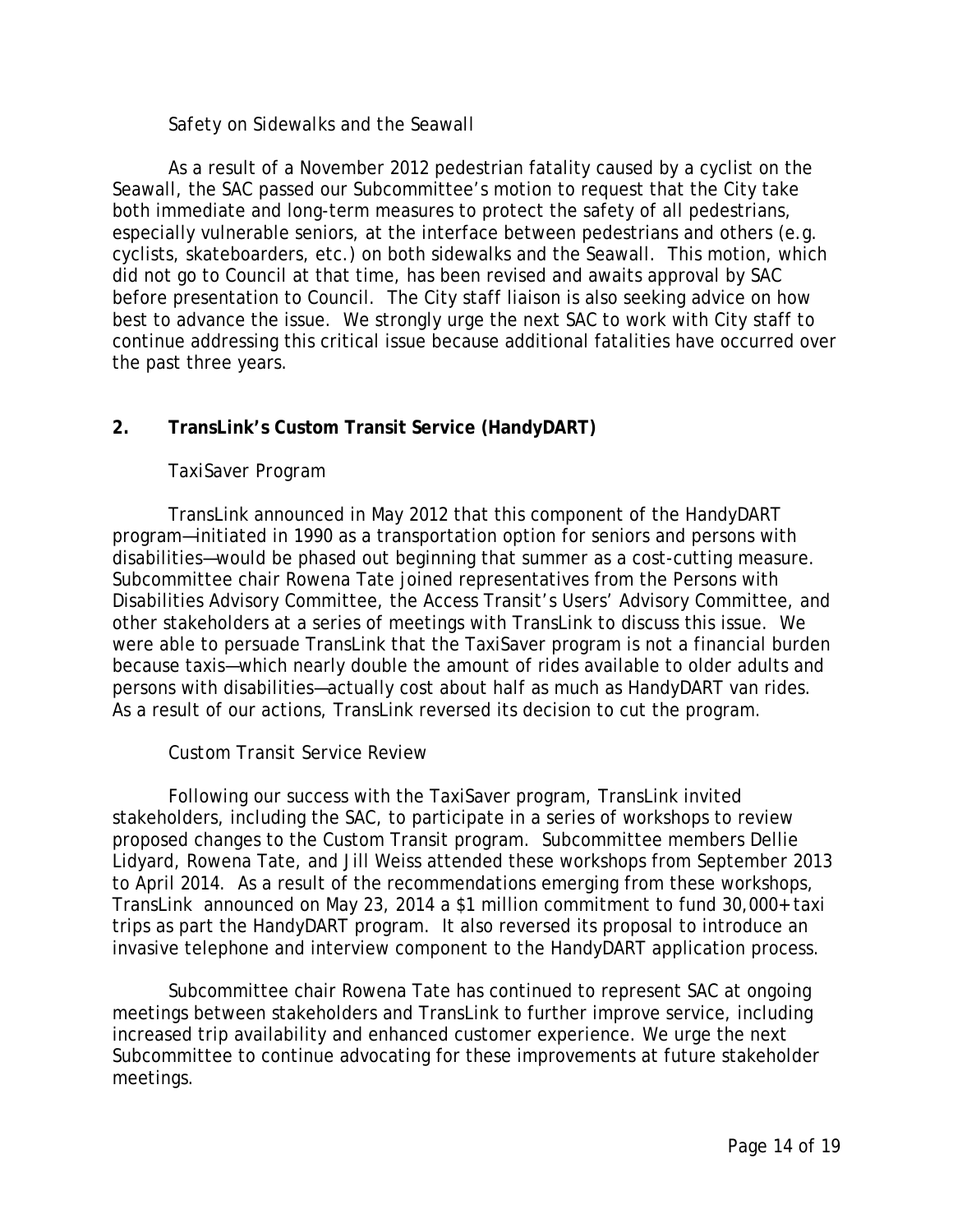## **3. Taxi Driver Training Manual and Video**

In 2013, the Vancouver Taxi Association—representing Yellow Cabs, Black Cabs, MacLures Cabs, and Vancouver Taxi—started work on a new mandatory program to train all taxi drivers to provide enhanced service to older adults and persons with disabilities. The Association formed a joint committee with the SAC, the Persons with Disabilities Advisory Committee, and the British Columbia Coalition of Persons with Disabilities to develop a driver training manual and video (*Ask-Listen-Act*). Rowena Tate represented the SAC and provided input of particular relevance to seniors, including how to assist elderly passengers to enter and exit cabs and how best to take care of passengers who use walkers and canes. Since the program was implemented in early 2014, 90% of Vancouver taxicab drivers have successfully completed it. It is hoped that the program may be eventually introduced province-wide.

## **4. Improvements to Street and Sidewalk Lighting**

Many residents, especially older adults, have expressed concern about insufficient street and sidewalk lighting, citing fears of personal security and physical injury. In response, our Subcommittee and the Communications & Outreach Subcommittee met with representatives from the Women's and LQBTQ Advisory Committees as well as Engineering Services to discuss the issue. We then passed a motion calling on Council to ask staff to review options for improving streetlight repair times, as well as installing more lighting. The Women's and LGBTQ Committees later passed motions supporting ours. Communications & Outreach chair Eddy Elmer spoke to the motion when it was presented to and passed by Council on September 17, 2014. While staff is completing the report, they have responded with a new policy that lights will be replaced within an average of 7 days, down from 21. We encourage the next Subcommittee to review the staff report and provide input.

# **5. Point Grey Road-Cornwall Avenue Corridor Active Transportation Project**

The intent of this two-phase project is to provide pedestrians and cyclists of all ages and abilities with a safe, convenient, and comfortable connection between Burrard Bridge and Jericho Beach. On October 2, 2013, Subcommittee members Dellie Lidyard, Carol Oreck, Rowena Tate, and Jill Weiss joined Sophie Djordjevic (Brock House Seniors Centre) and Rob Sleath (board member, Canadian National Institute for the Blind, and founder, Access for Sight-Impaired Consumers) in a meeting with Planning and Engineering Services staff to urge that the needs of seniors and persons with disabilities be met during Phase 1 construction. By completion of the first phase of the project, many of our recommendations had been implemented; the remaining ones are under consideration. As this project has demonstrated, it is vital that SAC be included in early consultations for all such projects to ensure that seniors' needs are considered in the plans before they are implemented. It is important that the next Subcommittee continue to be involved in this project, especially before the start of Phase 2.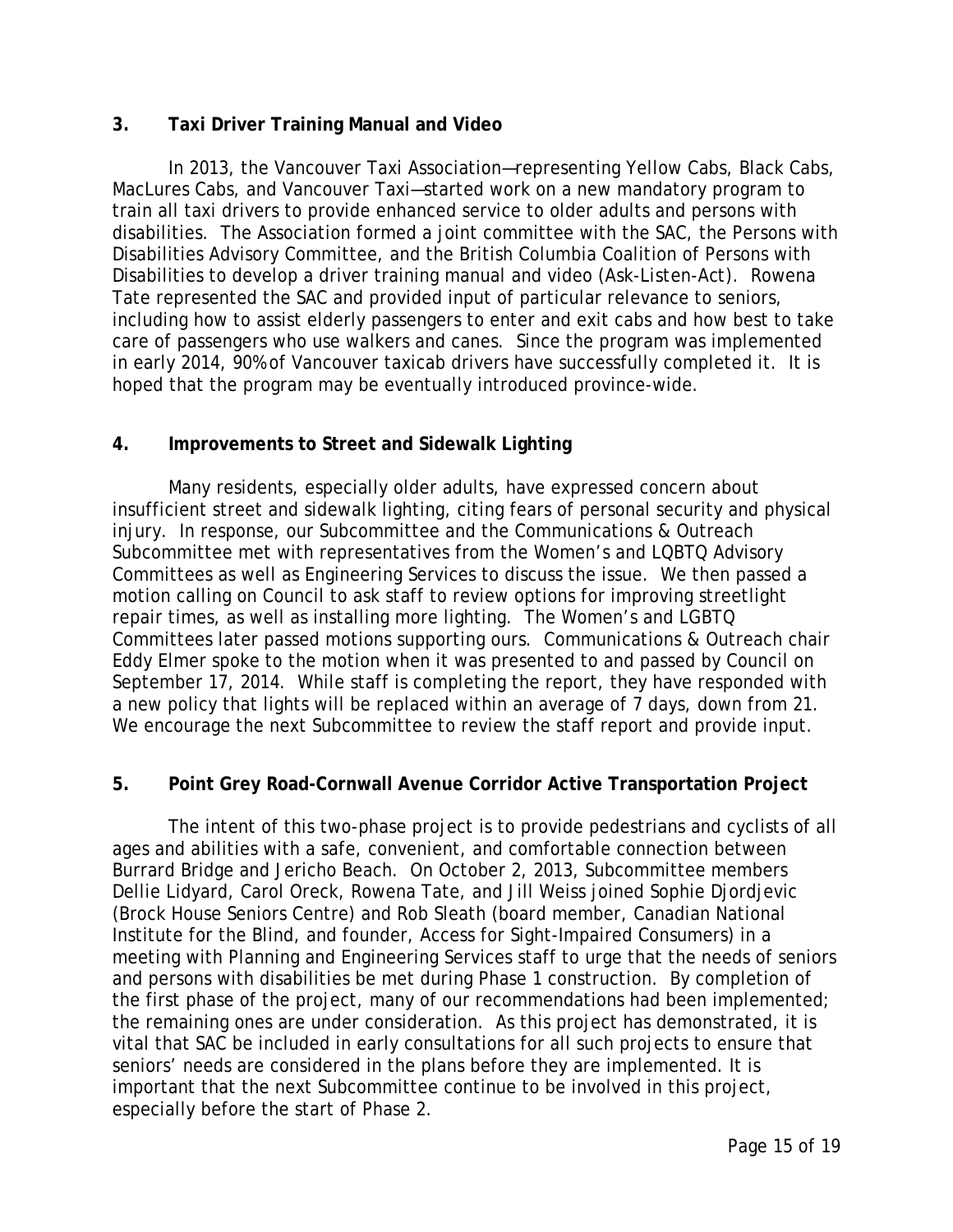## **6. Revisions to the City Streets Manual**

An advisory group comprising staff from the Planning and Engineering Services departments, as well as representatives from our Subcommittee (Carol Oreck and Rowena Tate); the Persons with Disabilities Advisory Committee; the Children, Youth and Families Advisory Committee; and the Active Transportation Policy Council met this past summer to discuss safety hazards concerning sidewalk surfaces, dimensions, and curb-cuts. Staff has agreed to review best practices across North America and to propose appropriate solutions.

## **7. TransLink Compass Card**

At our March 21, 2014 community outreach meeting at the West End Seniors' Network (Barclay Manor), TransLink staff gave an information session about the new Compass Card. Attendees raised several concerns, the most worrying concerning transfers and lost/stolen cards.

#### *Transfers*

The TransLink representatives indicated that passengers will no longer be able to use a ticket purchased by cash on a bus to transfer to the SkyTrain or Seabus; they will need to purchase another ticket to continue their trip. Attendees indicated that this may prove expensive for seniors who travel infrequently and do not have easy access to Compass Card vending machines that sell single-use tickets.

### *Lost/Stolen Cards*

The representatives indicated that transit users will be able to report lost/stolen cards by calling a number that will be well-publicized throughout the transit system. However, in order to verify the person's identification, TransLink will require details of the last three trips taken prior to the loss/theft of the card. Attendees complained that this will pose a problem not only for seniors with memory impairments, but also for those who use transit sporadically.

# **8. SAC Representation on Other City Advisory Groups**

Subcommittee member Eva Wadolna has been the Subcommittee representative to the City's Transportation Plan Stakeholder Advisory Group, and has thus been able to provide input from seniors' perspectives as well as bring relevant information back to the Subcommittee. It is recommended that representation to this and other groups relevant to seniors be continued by the next term's Subcommittee.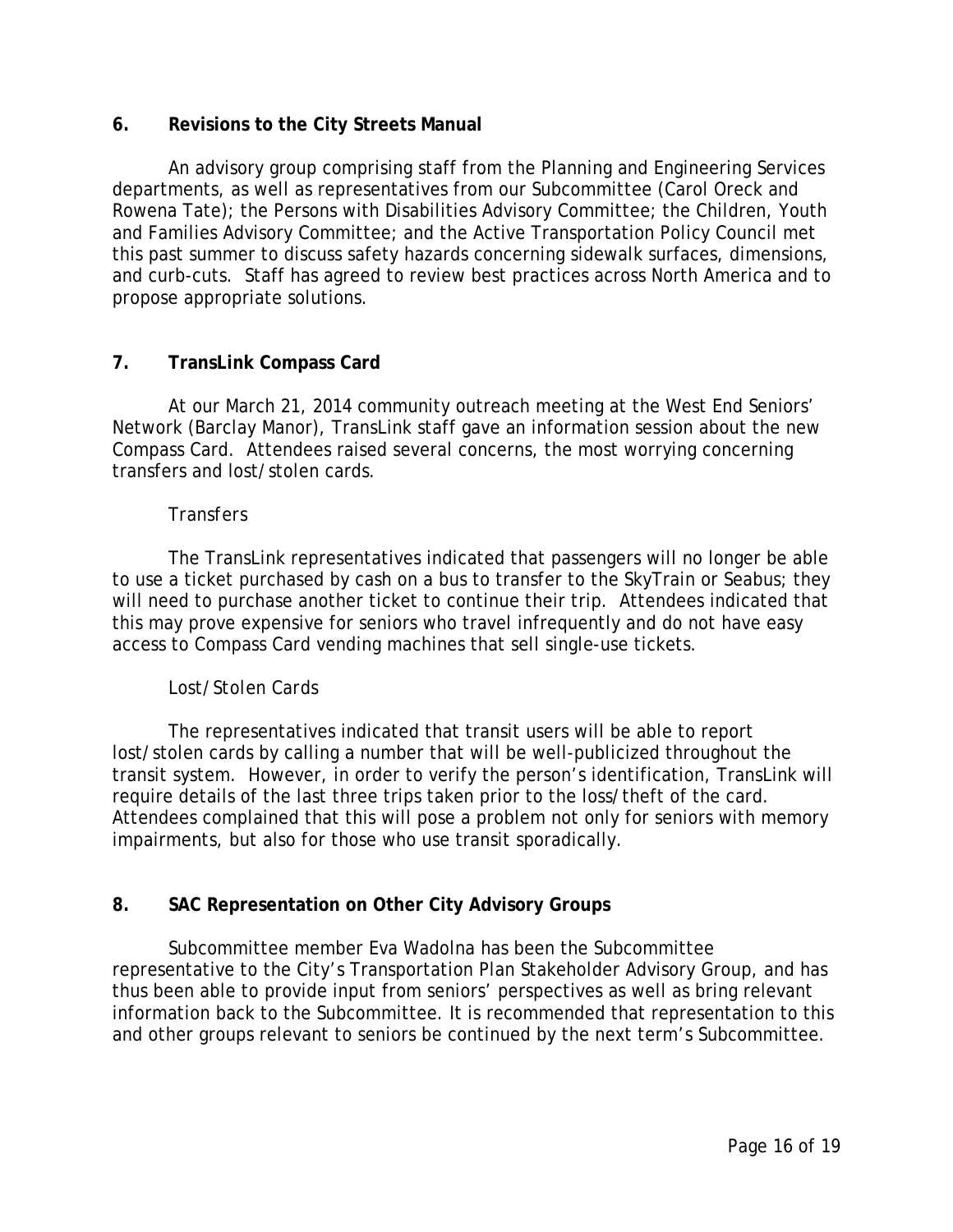# **APPENDIX D**

# **COMMUNICATIONS & OUTREACH SUBCOMMITTEE**

## **REPORT ACTIVITIES**

#### **MEMBERS**

Eddy Elmer (chair), Sharon Fenton, Clemencia Gómez, Eva Wadolna

#### **PRIORITIES**

In its report of activities for 2008-2011, the SAC indicated that one of the goals for the next term should be to engage more older adults in the committee's work. As a result, the Communications & Outreach Subcommittee was formed in April 2012.

#### **ACCOMPLISHMENTS**

- **1. Community Outreach Meetings to Solicit Feedback from Older Adults**
	- a. Kerrisdale Community Centre (included presentation by Gloria Levi on integrated seniors' care)
	- b. Champlain Heights Community Centre (included presentation by Barbara Kirby from BC Association of Community Response Networks)
	- c. West End Seniors Network (included presentation by TransLink on new Compass Card and screening of *I'd Rather Stay,* a film about aging-in-place)

Subcommittee members also attended a meeting of the Carnegie Community Centre Seniors' Program and, on the initiative of Clemencia Gomez, toured agencies and community centres serving older adults in the Downtown Eastside (including a seniors' social housing complex).

#### **2. Presence at Community Events**

The Subcommittee members attended numerous community events to promote the SAC (e.g., hosting tables, giving presentations) and to solicit feedback about civic issues affecting older adults. Examples include:

- a. Linking Seniors' Services Event at Roundhouse Community Centre
- b. South Granville Seniors' Centre Multicultural Festival
- c. West End Seniors' Network Strawberry Festival
- d. West End-Coal Harbour Community Policing Centre Event at Barclay Manor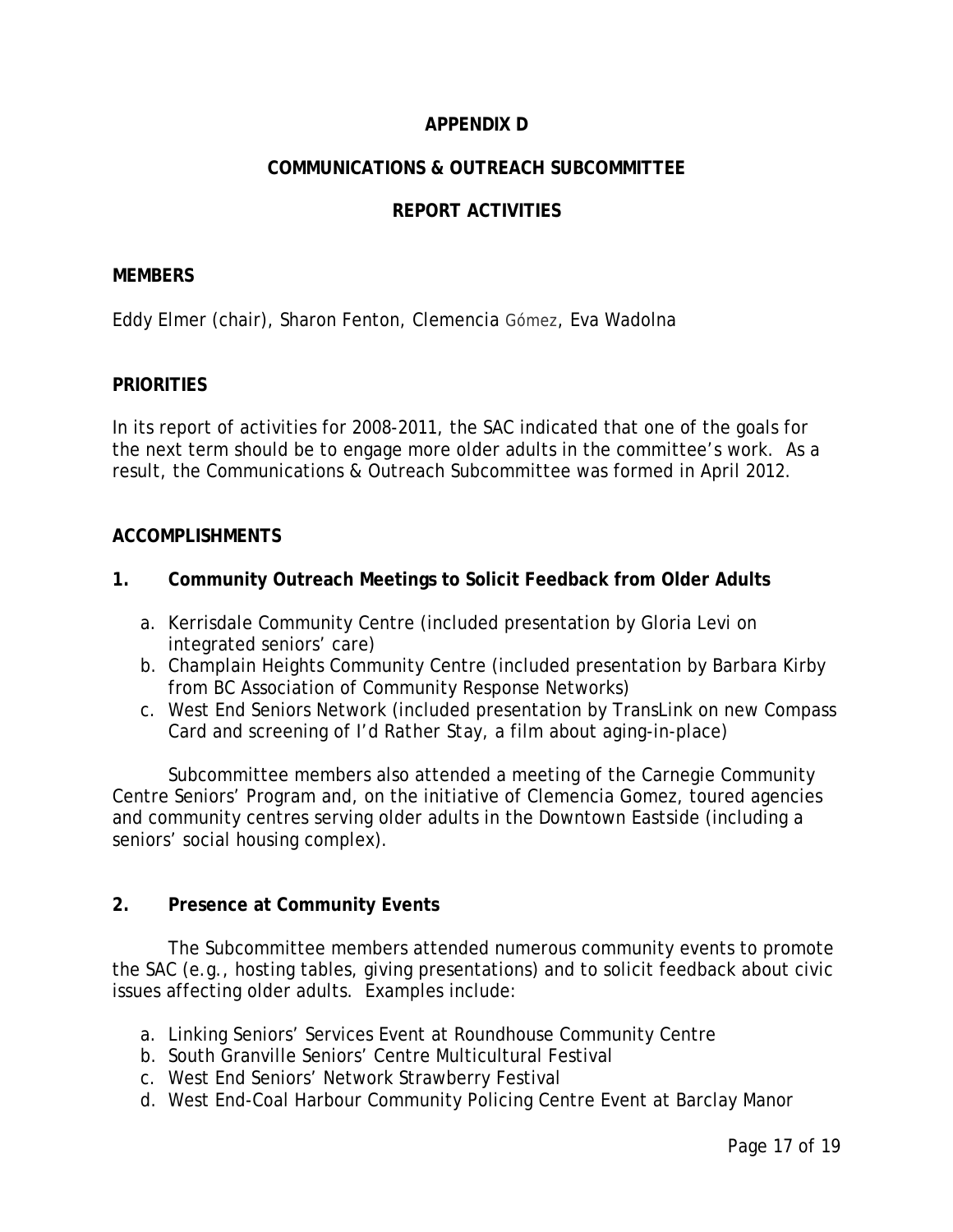("Who To Call in a Non-Emergency"); Eddy Elmer gave presentation about SAC

e. Inaugural meeting of the new Vancouver Centre chapter of the Canadian Association of Retired Persons; Eva Wadolna gave presentation about SAC

# **3. Attendance at Academic Conferences**

Eddy Elmer and Eva Wadolna attended various educational conferences (e.g., Annual Meeting of the Canadian Association on Gerontology; John K. Friesen Conference in Gerontology). They liaised with researchers, promoted the SAC, and shared highlights of the conferences with other committee members.

## **4. Official Meetings and Roundtables**

- a. National Seniors' Council of Canada Roundtable on Social Isolation of Older Adults (chair Eddy Elmer participated on behalf of SAC)
- b. SFU Public Square Summit on Social Connectedness hosted by the Vancouver Foundation (attended by Eva Wadolna, Eddy Elmer, and Sharon Fenton)
- c. Healthy City Strategy joint-committee meeting (attended by Eddy Elmer and Eva Wadolna)

## **5. Relevant Motions**

In response to funding cuts from the United Way, and on request by the 411 Seniors' Centre and the BC Seniors' Services Society, Eddy Elmer and Eva Wadolna drafted a motion requesting that Council ask the Province to cover the funding shortfall in order to preserve vital programs targeting socially-isolated seniors.

- **6. Collaborative Work with Other Agencies and Civic Committees**
	- a. Eva Wadolna participated in the City of Vancouver Seniors' Dialogues, which provided valuable input into the City's Age-Friendly Action Plan. She attended numerous Metro Vancouver Sustainability Community breakfasts to provide a senior's lens on various issues. She provided input into the creation of the office of the B.C. Seniors' Advocate. She also attended meetings of the Active Transportation Policy Council and Women's Advisory Committee.
	- b. Eddy Elmer joined the Safe, Healthy, and Engaged Communities Subcommittee of the LGBTQ Advisory Committee. He also initiated a motion to investigate improvements to street lighting, which involved collaboration with the Transportation & Mobility Subcommittee, the LGBTQ and Women's Advisory Committees, and meetings with Engineering Department staff.
	- c. Sharon Fenton represented SAC on Vancouver Coastal Health's community advisory group regarding the redevelopment of the Pearson-Dogwood lands and also attended meetings of the Greater Vancouver Shelter Strategy.